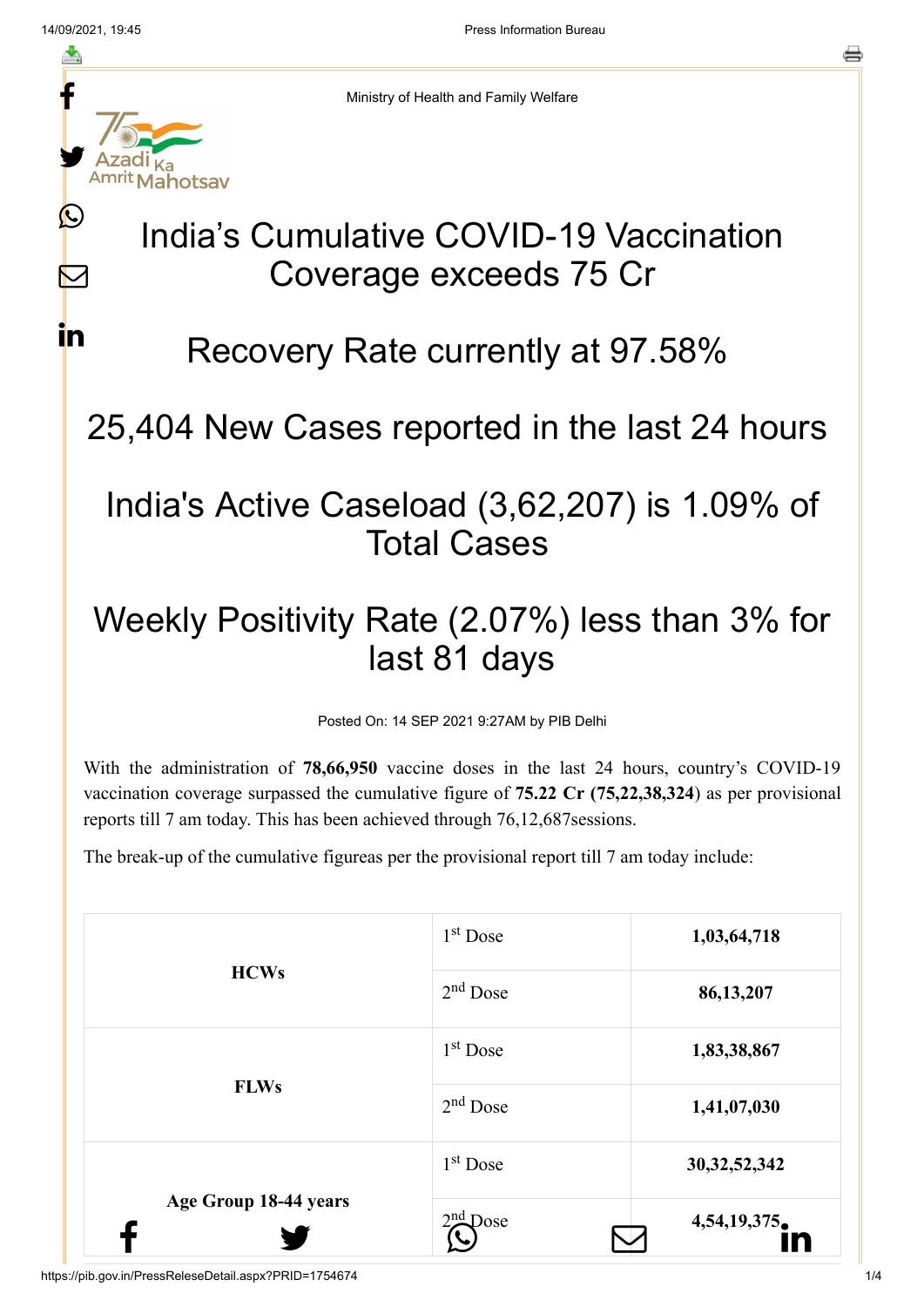|                            |               | $1st$ Dose  | 14,47,82,266    |
|----------------------------|---------------|-------------|-----------------|
| T<br>Age Group 45-59 years | $2nd$ Dose    | 6,38,06,413 |                 |
|                            |               | $1st$ Dose  | 9,37,73,048     |
| C                          | Over 60 years | $2nd$ Dose  | 4,97,81,058     |
|                            | <b>Total</b>  |             | 75, 22, 38, 324 |
| in                         |               |             |                 |

The Union Government is committed to accelerating the pace and expanding the scope of COVID-19 vaccination throughout the country.

The recovery of **37,127** patients in the last 24 hours has increased the cumulative tally of recovered patients (since the beginning of the pandemic) to **3,24,84,159.**

Consequently, India's recovery rate stands at **97.58%**.



Sustained and collaborative efforts by the Centre and the States/UTs continue the trend of less than 50,000 Daily New Cases that is being reported for 79 consecutive days now.

 $f \qquad \qquad \bullet \qquad \circledcirc \qquad \qquad \circledcirc$ 

**25,404 new cases** were reported in the last 24 hours.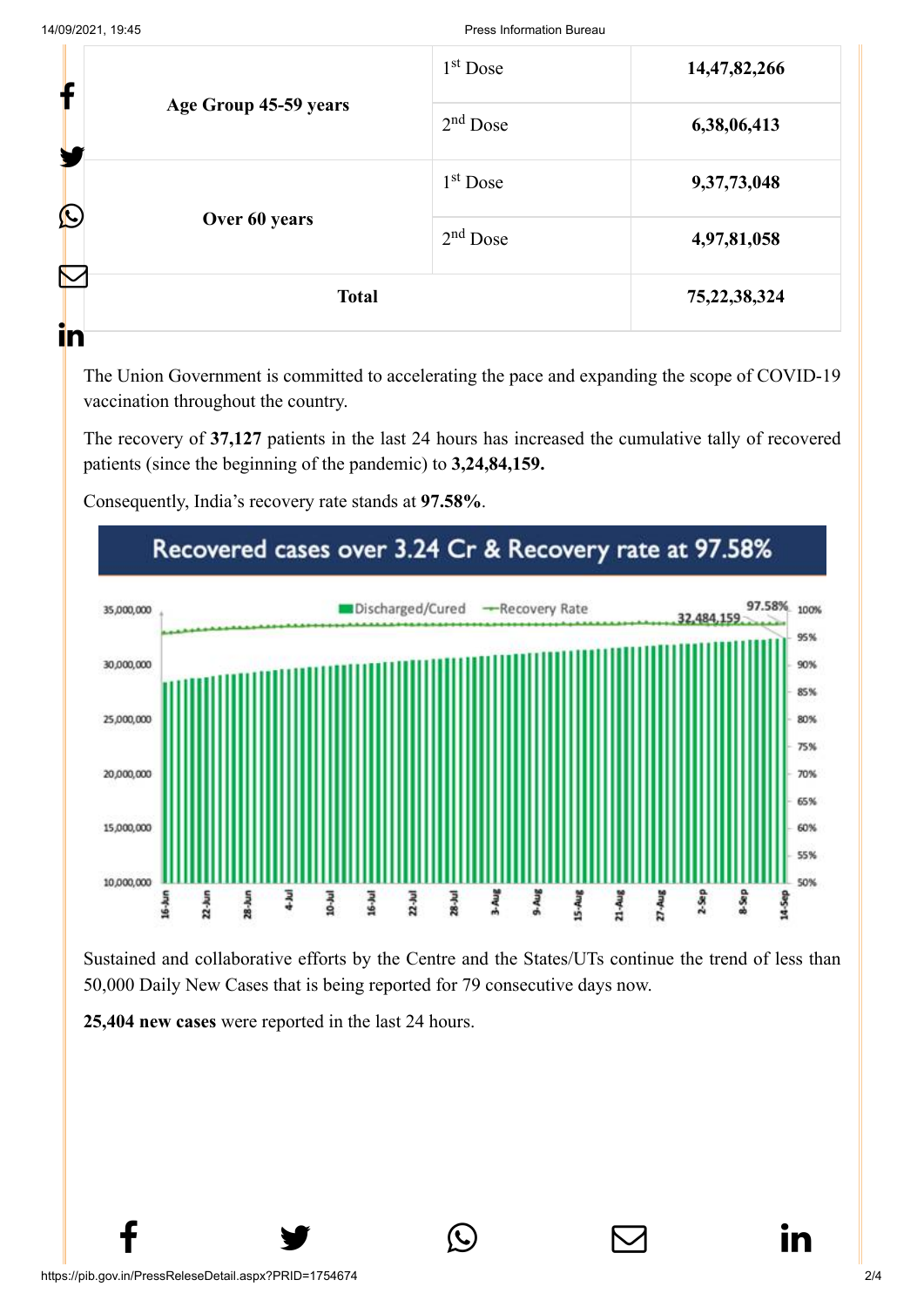14/09/2021, 19:45 Press Information Bureau



The Active Caseload is presently **3,62,207.** Active cases presently constitute **1.09%** of the country's total Positive Cases.



The testing capacity across the country continues to be expanded. The last 24 hours saw a total of

14,30,891tests being conducted. India has so far conducted over **54.44 Cr (54,44,44,967**) cumulative tests.

While testing capacity has been enhanced across the country, **Weekly Positivity Rate at 2.07% remains less than 3% for the last 81 days now.** The **Daily Positivity rate reported to be1.78%.** The daily Positivity rate has remained below3% for last 15 days and below 5% for 98 consecutive days now.

 $f \qquad \qquad \bullet \qquad \circlearrowright \qquad \qquad \circlearrowright \qquad \qquad \bullet$